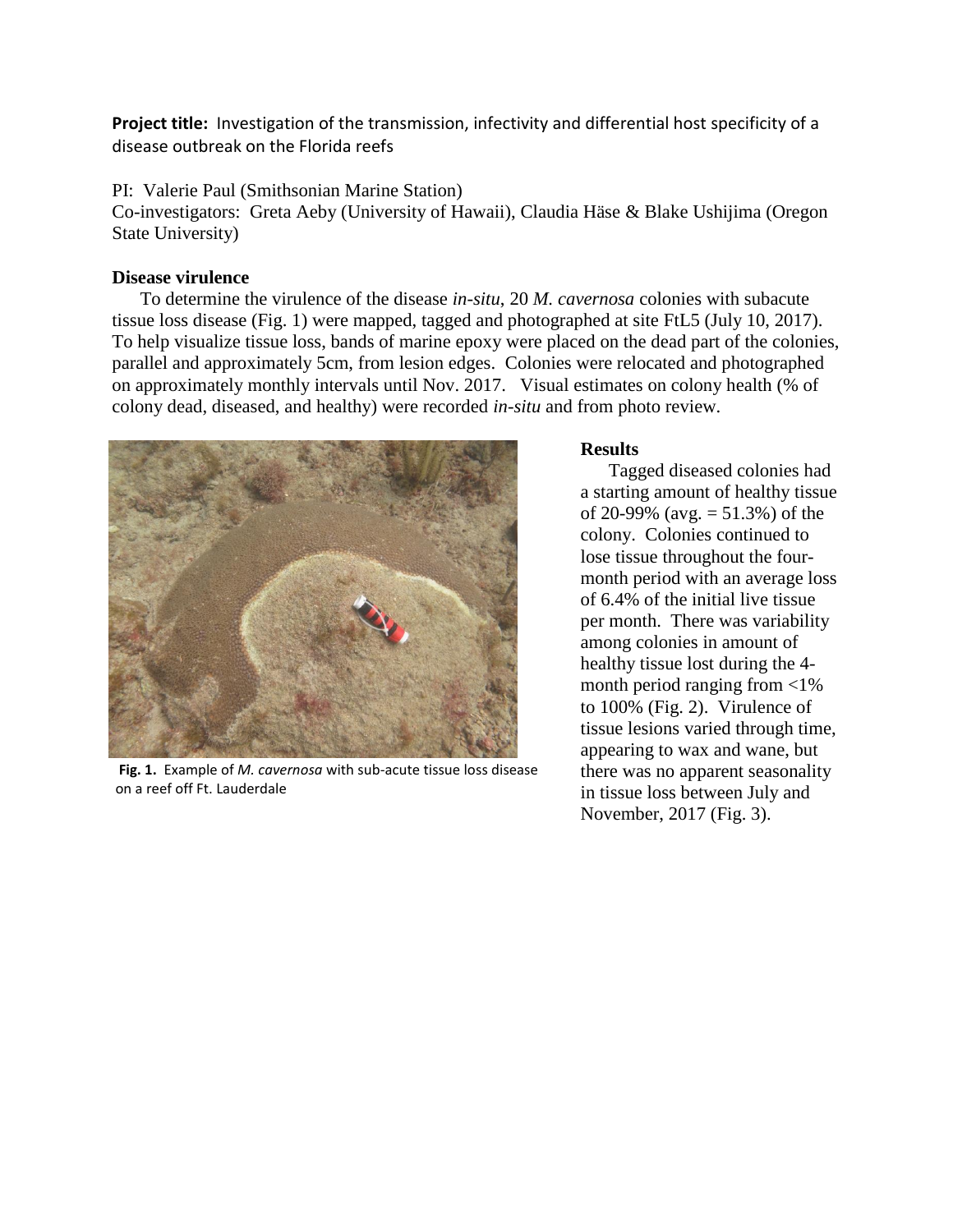

**Fig. 2.** Examples of differences in rates of tissue loss in tagged *M. cavernosa* with sub-acute tissue loss disease. Top photos show a colony with 100% loss of healthy tissue between July (left) and Nov. (right). Bottom photos show a colony with <1% loss between July (left) and Nov. (right).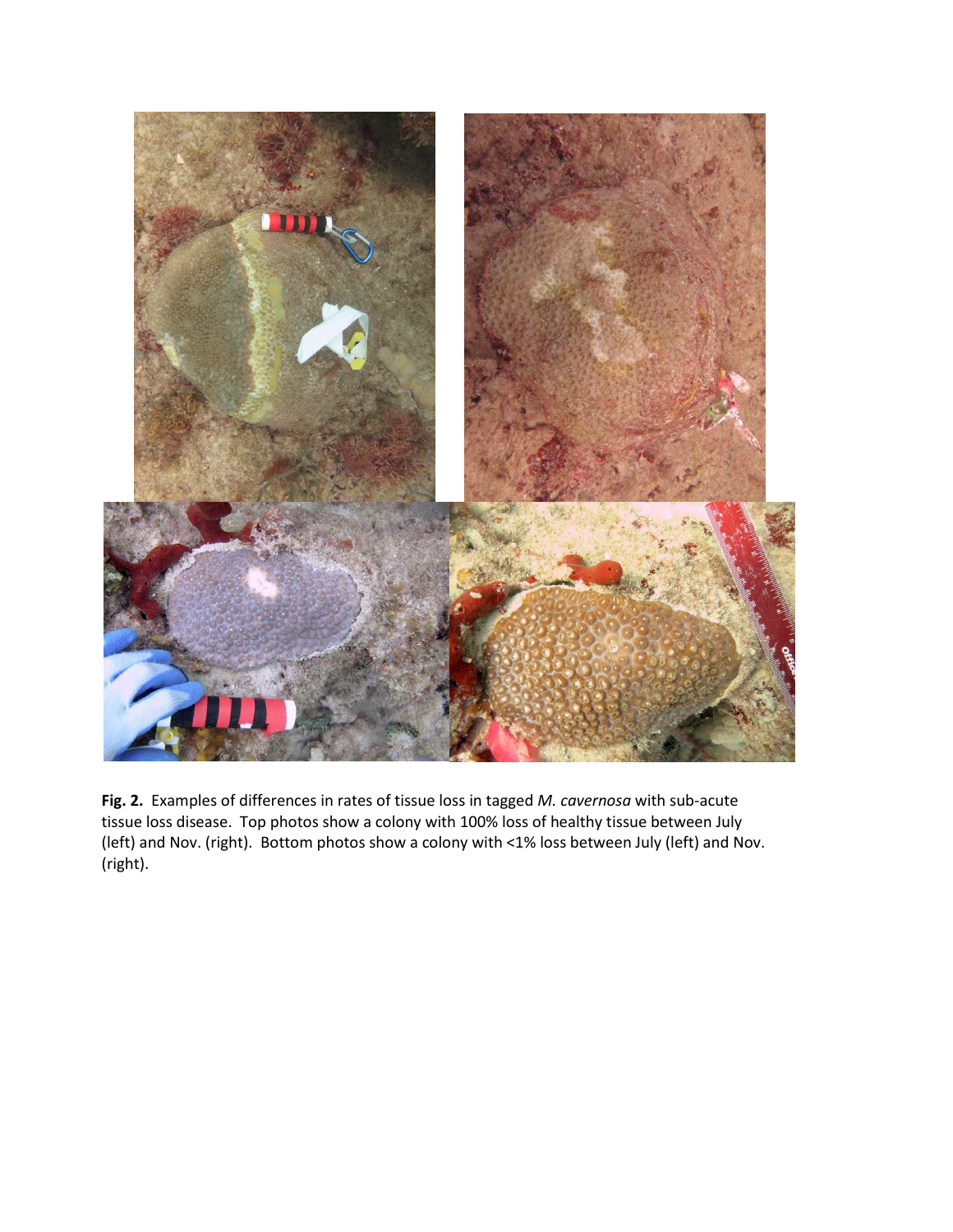

**Fig. 3.** Average loss of healthy coral tissue on 20 tagged *M. cavernosa* with sub-acute tissue loss disease. Data reflect mean and standard error.

## **Therapeutic diagnosis with antibiotic treatment**

Fragments of diseased corals from the field were treated with cocktails of antibiotics in a therapeutic diagnosis approach to determine if the lesions are caused by bacterial agent. If the disease lesions are significantly slowed or stopped by antibiotics compared to untreated diseased corals from the same colony, then that suggest the infectious agent is a bacterium and not a virus or eukaryotic parasite. For each experimental block, a larger fragment with a disease lesion was cut in half so that each smaller fragment had a portion of the lesion. Each fragment was housed in its own aquarium in filter-sterilized seawater with a bubbler to create water motion. All aquaria were placed in a heated water table to maintain water temperatures at summer ambient levels (29-30C). As a control, one fragment from each set was not treated with antibiotics, while the experimental fragments were treated with a mixture of amoxicillin (50 μg/ml of tank water) and kanamycin (50 μg/ml of tank water) added directly to the aquaria water. Partial water changes were conducted daily to maintain water quality. During water changes, experimental tanks received water already dosed with antibiotics. A total of 21 sets of diseased fragments from *M. cavernosa* were tested. 13 of the 21 sets were run in July, 2017 for 10-11 days and 8 sets were run in November, 2017 for 14 days. Only pairs of fragments whose controls showed progressive tissue loss (active disease) were used in the analysis.

**Results:** Nine of the 21 the diseased *M. cavernosa* fragments had controls with disease lesions that progressed through time. Of these 9 sets, 8 of the experimental fragments treated with amoxicillin/kanamycin had no further tissue loss (Fig 4). In the one experimental fragment that did show lesion progression, tissue loss did not occur until day 4 of the experiment whereas the untreated control lost tissue throughout (Fig 5). Cessation of lesion progression  $(n=8)$  suggests that the infectious agent(s) is bacterial. Of the 12 sets that that did not have progressive tissue loss, we observed that fragments from four sets started showing signs of re-pigmentation of the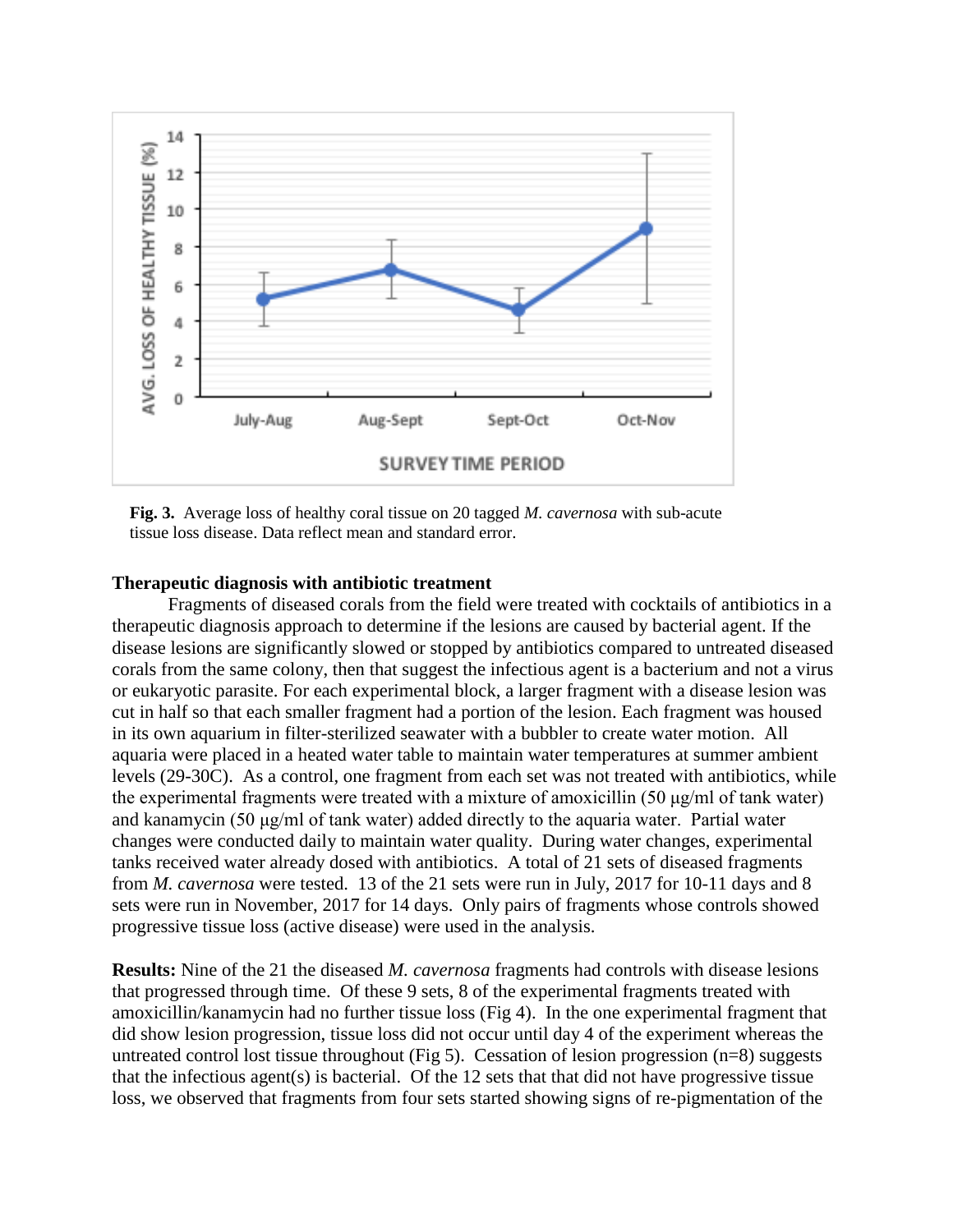bleached areas of the lesion. Antibiotic treated fragments appeared to re-pigment to a larger degree than control fragments (Fig 6) but this was not quantified.



**Figure 4. Antibiotic treatment stopped active disease lesions on M. cavernosa.** A through E) Photos of a control fragment without antibiotic treatment A) before the start of the experiment, B) after 24 h, C) 48h, D) 72 h, and E) 96 h. F through J) Photos of an antibiotic-treated fragment F) before treatment, G) after 24 h, H) 48 h, I) 72 h, and J) 96 h. Each square on the grid is  $1x1$  cm.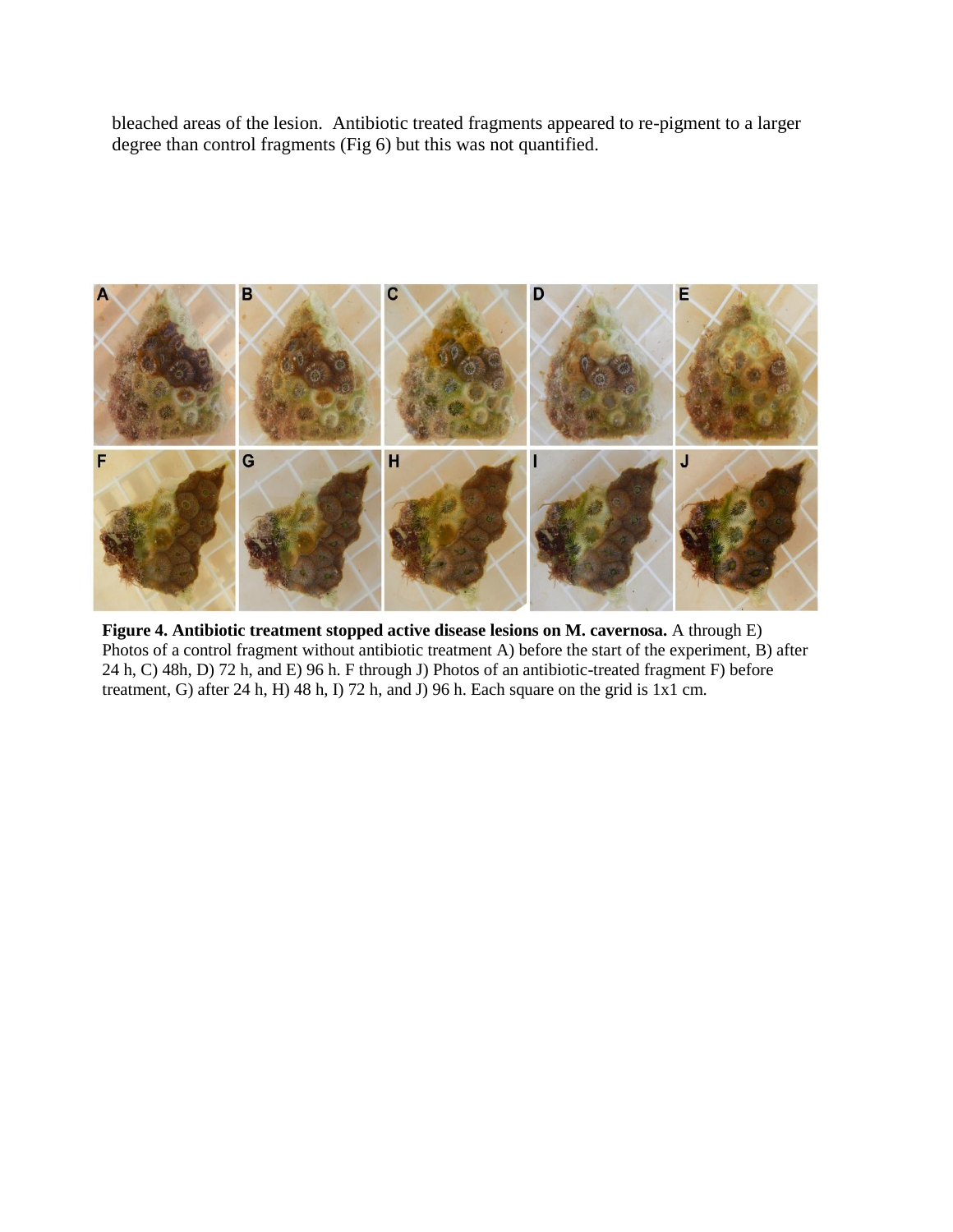

**Fig 5. Antibiotic treatment slowed lesion progression on** *M. cavernosa***.** Top photos show control fragment with no antibiotics, from left to right, on day 0, day 3, day 4. Bottom photos show fragment treated with antibiotics, from left to right, on day 0, day 3, day 4. Red arrow indicates where tissue loss started on experimental fragment on day 4.